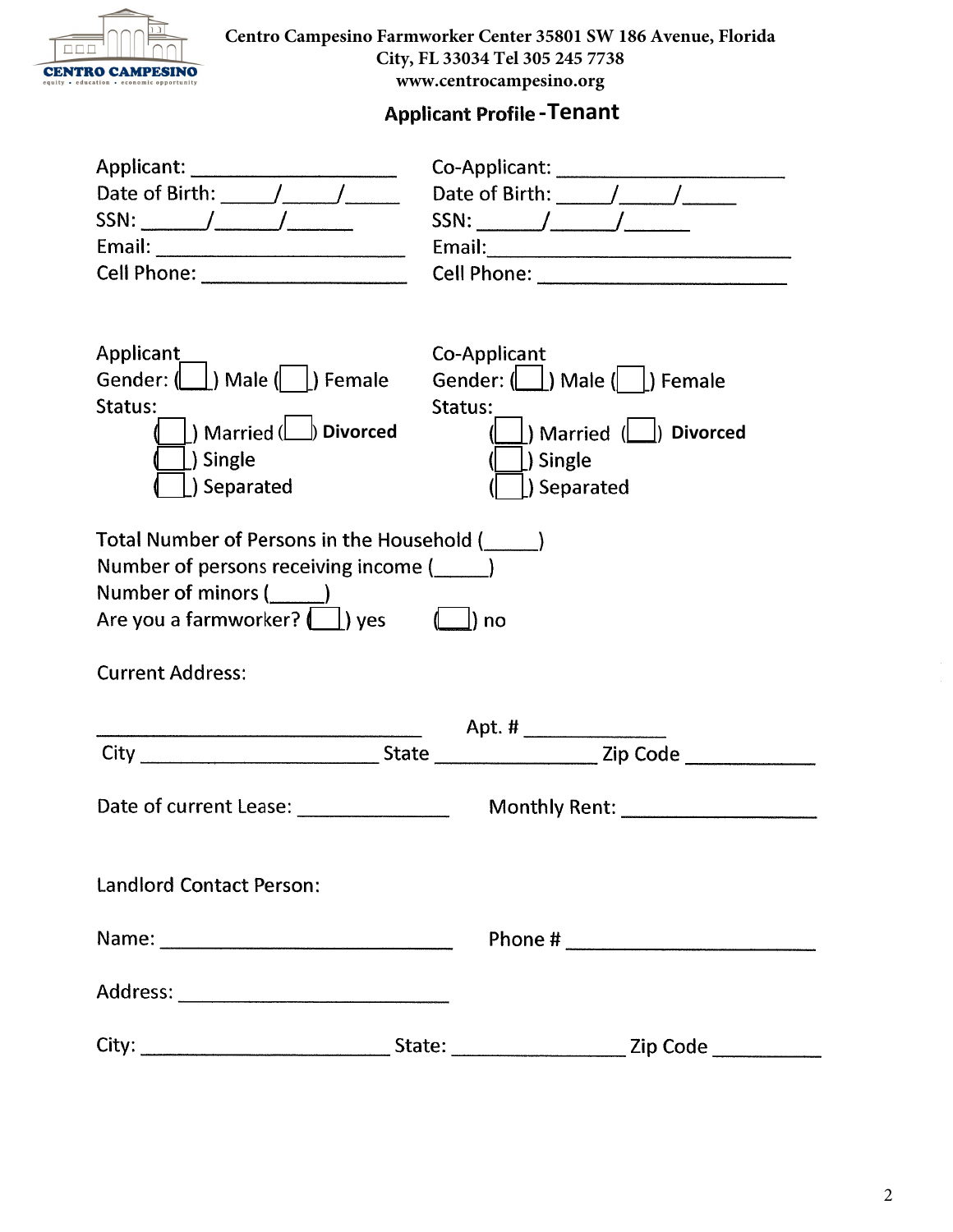

### **Applicant Race/Ethnicity**

|                                                                                            |  | Hispanic   Non-Hispanic |  |  |
|--------------------------------------------------------------------------------------------|--|-------------------------|--|--|
| Race:                                                                                      |  |                         |  |  |
| (         American Indian/Alaskan Native (        <br>African American ( ) White ( ) Asian |  |                         |  |  |
|                                                                                            |  |                         |  |  |
| $\left  \right $ b Other                                                                   |  |                         |  |  |

# **Co-Applicant Race/Ethnicity (If Applicable)**

|                                 | Hispanic   Non-Hispanic |
|---------------------------------|-------------------------|
| Race:                           |                         |
|                                 |                         |
|                                 |                         |
| $\lfloor \square \rfloor$ Other |                         |

#### **MONTLY SOURCES OF INCOME**

**\_\_\_\_\_\_\_\_\_\_\_\_\_\_\_\_\_\_\_\_\_\_\_\_\_\_\_\_\_\_\_\_\_\_\_\_\_\_\_\_\_\_\_\_\_\_\_\_\_\_\_\_\_\_\_\_\_\_\_\_\_\_\_\_\_\_\_\_\_\_\_\_\_\_\_\_\_**

| <b>SOURCE OF INCOME</b>     | <b>APPLICANT</b> | <b>CO-APPLICANT</b> (if applicable |
|-----------------------------|------------------|------------------------------------|
| Salary                      |                  |                                    |
| Self-Employment             |                  |                                    |
| Alimony/Child Support       |                  |                                    |
| <b>Social Security</b>      |                  |                                    |
| Disability / Pension        |                  |                                    |
| <b>Public Assistance</b>    |                  |                                    |
| Real Estate (Rental Income) |                  |                                    |
| <b>Investment Dividends</b> |                  |                                    |
| <b>Unemployment Checks</b>  |                  |                                    |
| <b>Food Stamps</b>          |                  |                                    |
| Other                       |                  |                                    |
| <b>TOTAL INCOME</b>         |                  |                                    |

### **Agency Disclosure**

Centro Campesino Farmworker Center, Inc. (CCFC) provides counseling/coaching and education services to assist with credit rebuilding, creating a monthly expense plan to improve the financial capability and/or to purchase a home. As a client of Homebuyer/Homeowner Solutions Department you have the right to know the following:

CCFC is a not-for-profit organization and does not charge feesfor its housing counseling services; however, the client may be asked to pay for certain third-party service fees, such as the cost of obtaining a tri-merge credit report. If you wish to pursue any form of down payment assistance, CCFC will work with you to identify the approved lender for these programs.

CCFC is certified by the US Department of Housing and Urban Development (HUD). CCFC maintains partnership with national, state and local community public and private businesses. CCFC receives funding sources from these partnerships. Major funding includes, but is not limited to Miami-Dade County, UNIDOS US, NeighborWorks America, Bank of America, Citi Foundation, Wells Fargo Foundation, Chase, HSBC and others. CCFC is always seeking new partners and contributors whose generous support makes it possible for CCFC to offer housing counseling and classes free-of-charge to our clients

Clients have absolute freedom of choice in selecting and engaging with industry professionals working in the homeownership promotion and/or preservation services. Industry professionals (lenders, realtors, title companies, insurance companies, etc.) regularly assist CCFC by making presentations covering their areas of expertise in our workshops. Clients that are informed about these industry representatives are volunteers speaking generally about products and services and clients are under no obligation, nor isthere any expectation by CCFC HHS counseling staff, for clients to contract with any of these individuals. Clients are expected to make voluntary and informed decisions based on their own preferences free of coercion, intimidation or pressure from CCFC or any industry representative to whom they may be introduced through their participation in our classes or programs.

**Agency Disclosure:** As a client, you have the right to decide to terminate your relationship with CCFC. I/We understand that this needs to be done in writing via email, US Postal Service mailing, or delivered in person to CCFC's offices.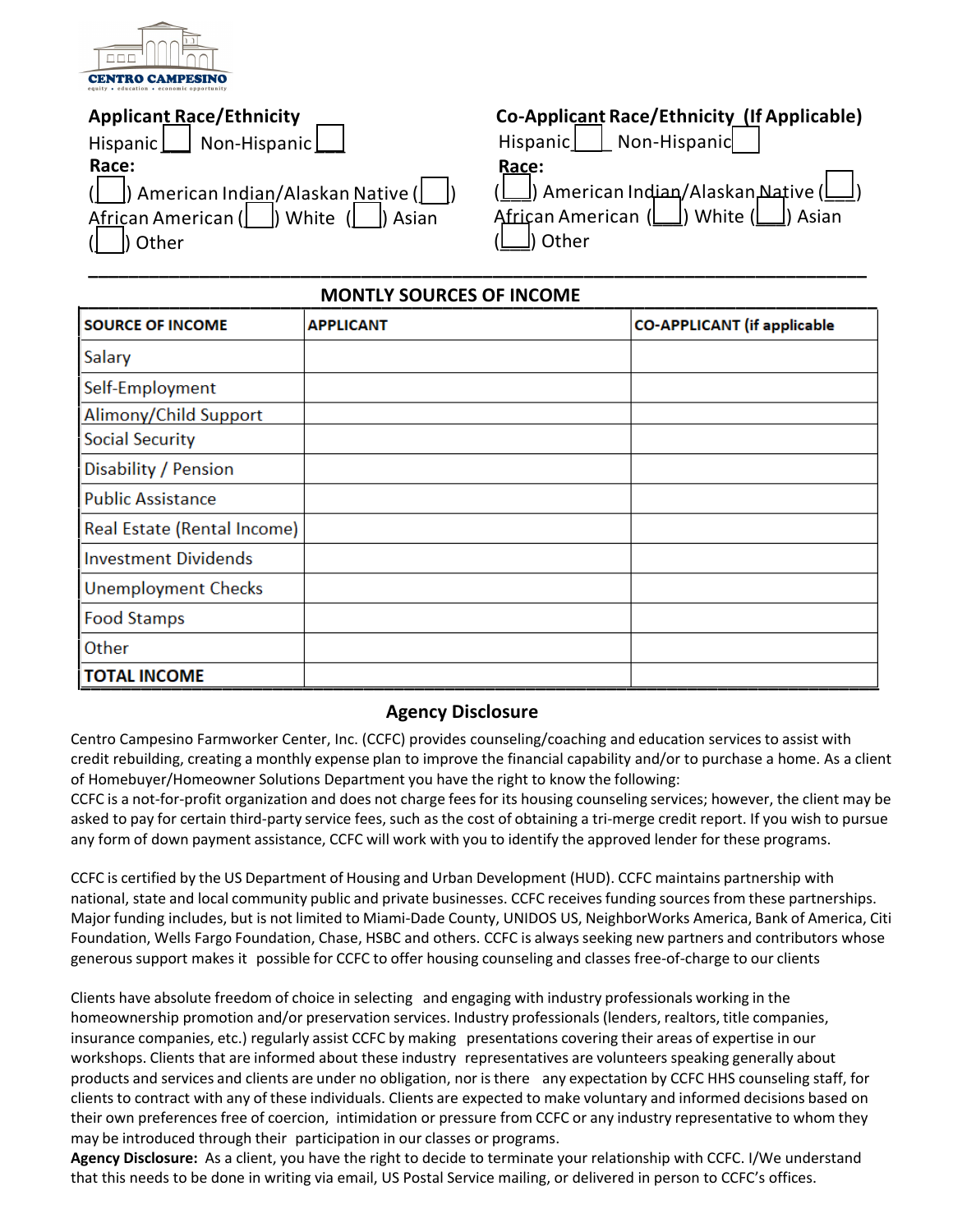

# **Authorization Form**

- 1. I understand that CCFC provides housing stability counseling after which I will receive a written action plan consisting of recommendations for handling my situation, possibly including referrals to other housing agencies as appropriate. \_\_\_\_I Choose to Opt Out
- provide CCFC with a copy of my credit report dated within 30 days of the intake date. \_\_\_I Choose to Opt Out 2. I agree to allow CCFC to pull my credit report at the time of intake. In lieu of a new credit pull, I agree to
- 3. I understand that CCFC receives Congressional funds through the Housing Stability Counseling Program (HSCP) and as such, is required to submit client-level information to the online reporting system and share some of my information with HSCP administrators or their agents for purposes of program monitoring, compliance and evaluation. \_\_\_\_I Choose to Opt Out
- 4. I give permission for HSCP administrators and/or their agents to follow-up with me between now and June 30, 2026, for the purposes of program evaluation. \_\_\_\_I Choose to Opt Out
- 5. I may be referred to other housing services of the organization or other agency or agencies as appropriate that may be able to assist with concerns that have been identified. I understand that I am not obligated to use any of the services offered to me.

# **Privacy Policy**

Centro Campesino Farmworker Center, Inc. values your trust and is committed to the responsible management, use and protection of personal information. We are committed to assuring the privacy of individuals and/or families who have contacted us for assistance. We realize that the concerns you bring to us are highly personal in nature. We assure you that all information shared both orally and in writing will be managed within legal and ethical considerations. Your "nonpublic personal information," such as your total debt information, income, living expenses and personal information concerning your financial circumstances, will be provided to creditors, program monitors, and others only with your authorization. We may also use anonymous aggregated case file information for the purpose of evaluating our services, gathering valuable research information and designing future programs.

### **Types of information that we gather about you**

 Information we receive from you orally, on applications or other forms, such as your name, address, social security number, assets, and income;

 Information about your transactions with us, your creditors, or others, such as your account balance, payment history, parties to transactions and credit card usage; and Information we receive from a credit reporting agency, such as your credit history.

- You have the opportunity to "opt-out" of disclosures of your nonpublic personal information to third parties (such as your creditors), that is, direct us not to make those disclosures.
- If you choose to opt-out , we will not be able to answer questions from your creditors. If at any time, you wish to change your decision with regard to your opt-out, you may call us (305-245-7738x227

#### **Release of your information to third parties**

- So long as you have not opted-out, we may disclose some or all of the information that we collect, as described above, to your creditors or third parties where we have determined that it would be helpful to you, would aid us in counseling/coaching you, or is a requirement of grant awards which make our services possible.
- We may also disclose any nonpublic personal information about you to anyone as permitted by law (e.g., if we are compelled by legal process).
- Within the organization, we restrict access to nonpublic personal information about you to those employees who need to know that information to provide services to you. We maintain physical, electronic and procedural safeguards that comply with federal regulations to guard your nonpublic personal information.

I acknowledge that I have received a copy of (Organization) privacy policy.

Client Signature\_\_\_\_\_\_\_\_\_\_\_\_\_\_\_\_\_\_\_\_\_\_\_\_\_\_\_\_\_\_\_\_\_ Client Signature\_\_\_\_\_\_\_\_\_\_\_\_\_\_\_\_\_\_\_\_\_\_\_\_\_\_\_\_\_\_\_\_\_\_\_